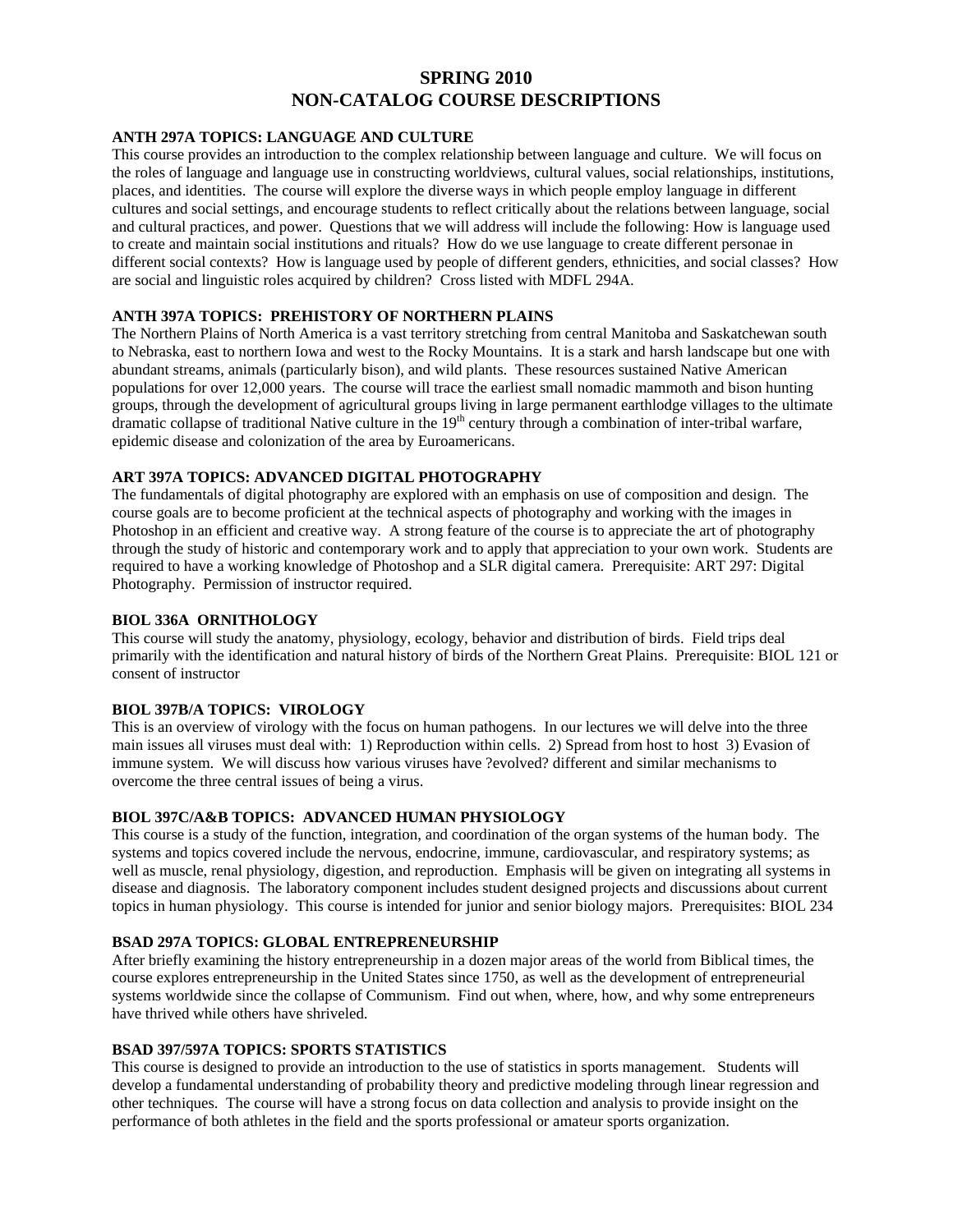## **BSAD 410A SPECIAL TOPICS: HEALTHCARE MARKETING**

Healthcare marketing efforts are shifting from incr4easing demand to building and continuing relationships with customers, clients and agencies. This advanced study of the practices and concepts of marketing as applied to the healthcare industry develops a focus on product and service strategies, distribution, communications and promotion, and pricing. Case studies are used to describe the underlying concepts and decision making required for successful health care marketing. Class/client projects and presentation are required. Prerequisites: BSAD 310

# **CHEM 102A TOPICS: TRUSTEE'S FELLOWSHIP IN CHEMISTRY**

This course is limited to those freshman chemistry majors who are distinguished scholars. It will acquaint the student with career options, with chemical instrumentation and lab assisting. Students will be allowed to serve as junior lab assistants second semester under the direction of a senior lab assistant and the professor. Students may learn FT-IR, FT-NMR, GC-MS or other instrumentation. This will prepare them for doing research right after their freshman year.

#### **CIVT 202A PERTINENCE: IMMERSION INTO AUTISM**

Autism is a neurodevelopmental disorder that affects 1 in 98 individuals. Given this level of prevelance, it is highly probably that most individuals will have a personal encounter with autism through a friend, neighbor, co-worker, or family member. Bonhoeffer's concept of pertinence (thought and action responding to situations in the real world) will be used to guide the study of autism in this course. Class participants will explore current theories, diagnostic processes, and intervention strategies associated with autism spectrum disorders. Class participants will complete a lab component which will include spending several hours each week in the home of a family living with autism to experience the culture of autism from theoretical, philosophical, and service learning perspectives.

### **CIVT 202B PERTINENCE: INTRODUCTION TO ENVIRONMENTAL SCIENCE A3.2 (**See BIOL 180)

### **CIVT 203A JUSTICE: VIOLENCE AND THE SACRED**

In a post-9/11 climate in which it is suddenly unthinkable to speak about religious and sectarian violence as acts of justice, how do we understand the West's Judeo-Christian heritage, in which biblical violence is commonplace? How do we come to understand the connection between violence and the sacred – or, rather, violence and the justness of one's deity? In this Civitas course, we will read from several philosophers who consider the historical meaning and value of violence in relation to religious culture. We will then investigate several works of literature and film in which violence and its sacred underpinnings are inseparable. All the while, we will question the justice and injustice of such violence.

### **CIVT 203B JUSTICE: HISTORY OF THE AMERICAN PRESS**

In this Civitas course, we will examine the development of American journalism from the colonial era to the present, focusing on moments, from the trail of John Peter Zenger to the Patriot Act, in which the American press has been directly involved in issues of political, social, and economic justice. We will explore the degree to which the press, using changing technologies, has influenced – or failed to influence – the course of justice in the United States. In so doing, we will also address underlying questions about the nature of justice itself and the role of a free press in a democracy. Cross listed with JOUR 290 and HIST 290.

### **CIVT 204A FREEDOM: RACE AND FREEDOM IN AMERICA: 1600 TO THE PRESENT**

This course examines the various ways in which oppressed groups within the U.S. have historically interpreted and articulated the notion of freedom. How did women, American Indians, and Africans (later African-Americans) conceive of freedom, as individuals and as the "other" person within society? How did these attitudes change over the course of four centuries, and how do they shape the world today? By focusing on some specific decades within the 17th through 20th centuries, we can uncover certain trends, ideas, and attitudes about the changing nature of freedom.

### **CIVT 204B FREEDOM: FREEDOM'S WINDOW: EXPLORING CONTEMPORARY DRAMATIC LITERATURE**

This Civitas course will engage in exploring the tensions that exist between freedom and obedience through the medium of contemporary dramatic literature. The texts studied will reflect the complexity and diversity of contemporary society and the struggles posed by that society. Through an examination of a diverse body of scripts, students will gain a better understanding of the possibilities inherent in the dramatic form, as well as the potential for the form to have an impact upon thought and action in society. Cross listed with THEA 397A and ENGL 397A.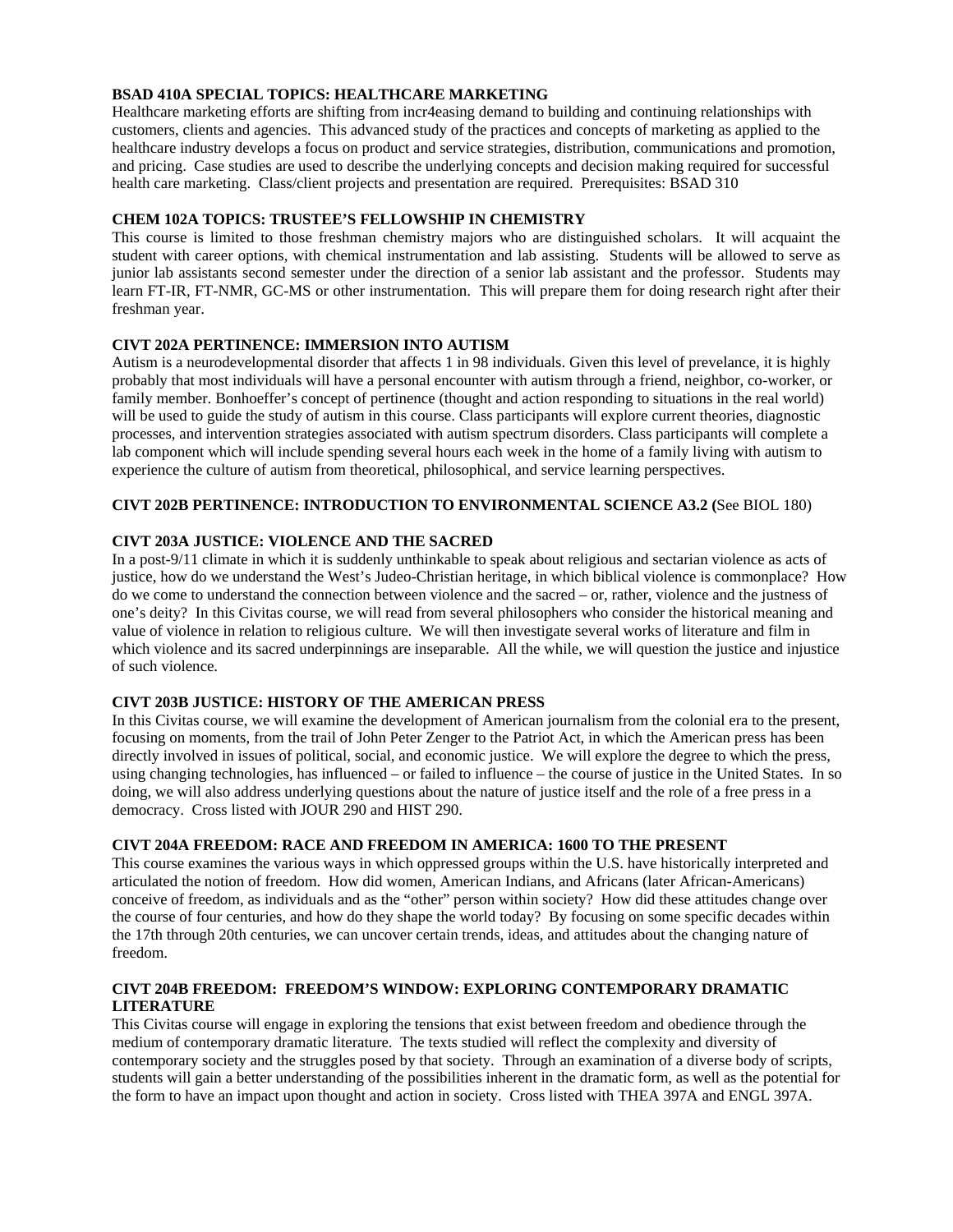# **CLAS 397A TOPICS: THE GIFT**

This course will explore the various aspects of gifts as they relate to psychology, sociology, politics, international relations, religion, gender, literature, and art in general. It will include examination of gifts in daily life as well as the consequences of gift exchange over time and history. The first half of the semester will be a survey of scholarship on the gift, including works by Mauss, Lévi-Strauss, Sahlins, and Hyde. The second half the term will focus primarily on gifts in literature and literature itself as gift.

#### **ECON 297A TOPICS: GLOBAL ECONOMIC HISTORY**

Globalization is not a new phenomenon. Humans have, as Adam Smith noted, displayed a seemingly genetic predisposition to trade and invent new technology. Yet some nations remain mired in poverty while others grow ever wealthier. Discerning why some countries grow rich while others do not is arguably the most important social question of our time. Its answer is facilitated by the comparative, historical approach taken in this class. Prerequisite: ECON 120 or permission of instructor. Cross listed with HIST 297A.

#### **EDHH 397A TOPICS: FINGERSPELLING**

This course concentrates on developing students' expressive and receptive fluency in fingerspelling, numbering systems, lexicalized signs and acronyms that are used throughout American Sign Language. Receptive skills will consist of focusing on the whole-word, phrase recognition and recognizing fingerspelled words in context. Expressive skills will emphasize the development of proper production, speed, clarity, and fluency. Pre-requistites: EDHH 226 and EDHH 227. Cross listed with INTR 397A.

### **EDUC 197A TOPICS: TECH INTEGRATION – SMART BOARD: CLASSROOM APPLICATIONS AND IMPLICATIONS**

This course is designed to introduce students to the SMART interactive whiteboard and cover the basics of Notebook software. Students will learn to orient the SMART Board and use the Notebook software tools. Students will create a SMART interactive whiteboard classroom application.

### **EDUC 197C TOPICS: TECH INTEGRATION – DIGITAL TECHNOLOGIES: CLASSROOM APPLICATIONS AND IMPLICATIONS**

This course is designed to introduce students to a variety of new and emerging digital technologies and considers how to best integrate them into the classroom. Students will create a digital technology classroom application.

# **EDUC 297A TOPICS: SOCIAL JUSTICE IN EDUCATION (Spring Break Trip)**

The course will include an historical overview of how social justice issues have been and are currently addressed in the United States and Norway with the context of K-12 schools. Course includes trip to Oslo, Norway to visit the Nobel Peace Institute, the Nobel Peace Museum, and the Nobel Peace Center for Children. Students will research and develop a plan and preliminary materials for establishing a Peace Center for Children at Augustana College. In addition, students will identify an area of professional interest related to the course content and will write a research paper exploring this topic.

#### **EDUC 397A TOPICS: METHODS FOR ENL**

This methodology course develops the central concepts, tools of inquiry, and structure of teaching English to students with limited English proficiency. The course will focus on approaches and techniques to teach English as a second language including the exploration of theoretical bases, approaches, and techniques of second language pedagogy at both the elementary and secondary level. The course will emphasize theory, practical methods, assessment as well as materials design and development for teaching English as a second language.

### **ENGL 397A FREEDOM: FREEDOM'S WINDOW: EXPLORING CONTEMPORARY DRAMATIC LITERATURE** (See CIVT 204B)

#### **EXSC 397A TOPICS: CURRENT TRENDS IN PERFORMANCE ENHANCEMENT**

This course will address more advanced methods of increasing athletic performance. The class takes a hands-on approach to learning speed development, agility improvement, functional strength, complex training and other methods. Techniques, implementation as well as safety will be included. Cross listed with PE 397A. Must have sophomore or higher status.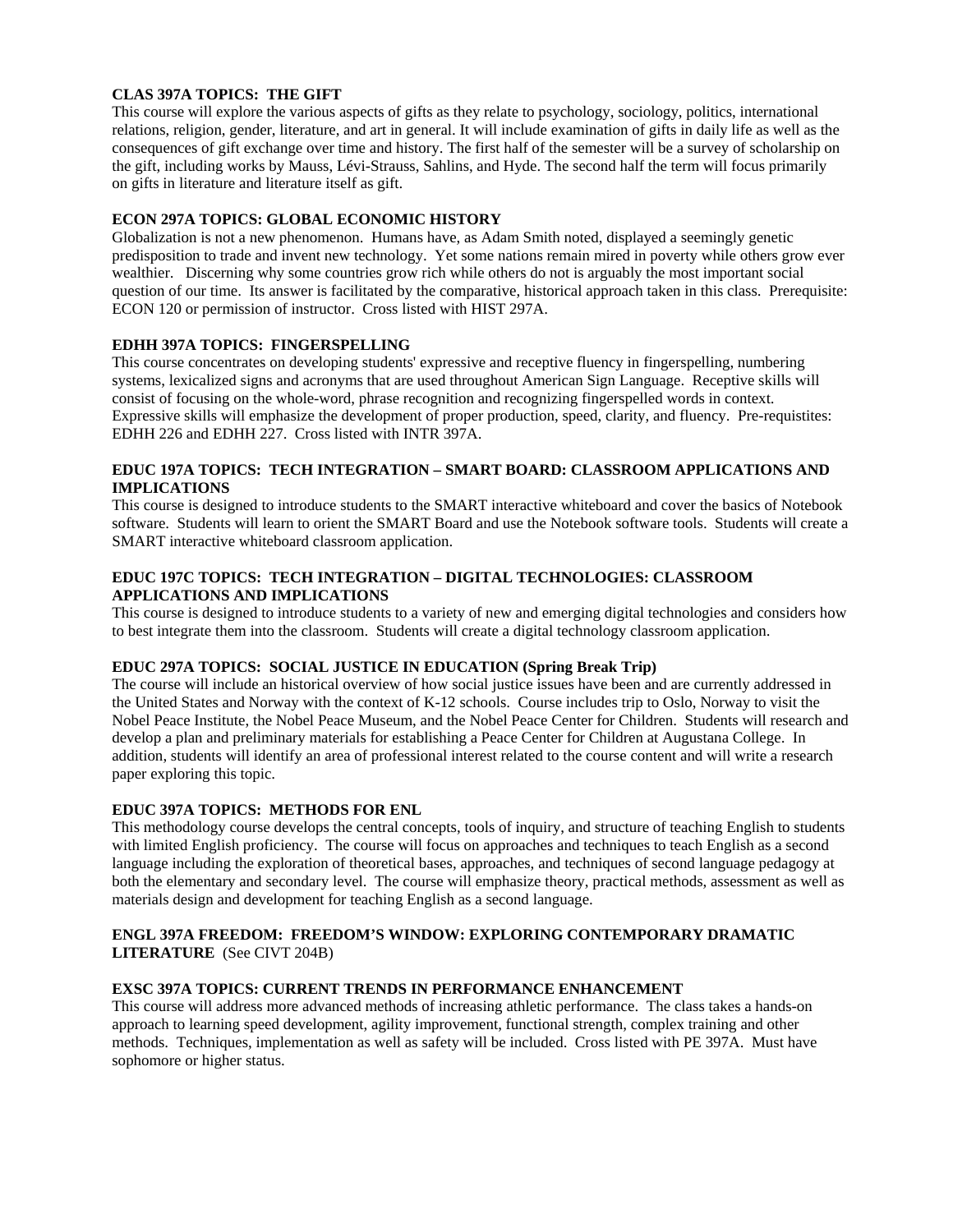## **GENL 125A TRACING ROOTS OF WESTERN CIVILIZATION (Spring Break Trip)**

This course will attempt to trace one of the many strains in the development of Western Civilization by paying close attention to the Golden Age of Ancient Athens (478-404BC). This brief but dynamic and creative period in a small ancient city shaped our modern world. We will examine the historical and cultural conditions that gave rise to the Golden Age as well as those that led to its collapse. Along the way we will also discuss several questions of historiography: how should we preserve the past, and what can we learn from it? Enrollment in this course is by invitation only.

### **GENL 297A FAIR TRADE, POVERTY AND YOU: SHARING THE DREAM IN GUATEMALA (Spring Break Trip)**

What is fair trade? How does it affect the lives of artisans and farmers in low-income countries? What impact do your purchasing decisions have on poor communities in other countries? What does it mean to be an ethically responsible citizen and consumer in a globalized world? We'll be exploring these questions through a weeklong study-trip to Guatemala where we'll visit fair trade cooperatives, help out with organizations engaged in community development, and do homestays with Guatemalan families. We'll encounter first-hand the challenges faced by poor communities, recognize the ways our lives and actions impact others throughout the world, and reflect on the meaning of ethical responsibility in an international context.

# **GEOG 297A TOPICS: PHYSICAL GEOGRAPHY & EARTH SCIENCE**

This course will provide the basic earth and space science concepts required for understanding the composition of the cosmos and its scale of space and time, the principles of which the universe appears to operate, the causes of earthquakes, volcanoes, and flood and how these events and others shape the surface of the planet.

### **HIST 290A HISTORY OF THE AMERICAN PRESS** (See CIVT 203B)

# **HIST 297A TOPICS: GLOBAL ECONOMIC HISTORY** (See ECON 297A)

# **HIST 297B LATIN AMERICA FROM 1820 TO 2020**

For over two centuries, Latin America was afflicted by civil war, grinding poverty, and military dictators. In this course, we learn the reasons for these man-made disasters and their effects on people of today. In the nineteenth century, we examine how countries struggled to cope with colonial traditions like the Catholic Church and foreign military invasion. In the twentieth century, we investigate the rise of dictators, the pernicious role of companies like United Fruit as well as booms and busts in the world economy. We also integrate topics such as voodoo, Frida Kahlo, and revolutionaries like Fidel Castro.

### **INTR 397A TOPICS: FINGERSPELLING** (See EDHH 397A)

### **JOUR 290A HISTORY OF THE AMERICAN PRESS** (See CIVT 203B)

### **MDFL 294A TOPICS: LANGUAGE AND CULTURE** (See ANTH 297A)

### **MDFL 297A/A TOPICS: ARTISTIC HISTORY IN PARIS (Spring Break Trip)**

Between 200 and 250 BC, Gauls of the *Parisii* tribe settle and established a small fishing village on a small island in the Seine River, the *Ile de la Cité.* Later conquered by Julius Caesar in 52 A.D., the Roman city of *Lutèce* was finally renamed Paris in 212 A.D. *La Ville lumière,* Paris, has witnessed over 2,000 years of artistic and intellectual history and achievements. This one-credit spring break course is designed to expose intermediate and advanced level French language students to snapshots of some of the Parisian sites, monuments, structures, and artistic treasures from antiquity to the early twenty-first century that have contributed to the historical development and artistic renown of *la plus belle violle du monde.* Students will further conduct pre-departure and on-site research on one Parisian monument or landmark, and submit a paper and provide a public presentation of their research; students in 297 will conduct and present their research in English while students in 397 will do so in French. Students will either enroll concurrently in MDFL 221: Intermediate French II and MDFL 297A/A, or MDFL 326: Francophone Cultures and Literatures and MDFL 397A/A.